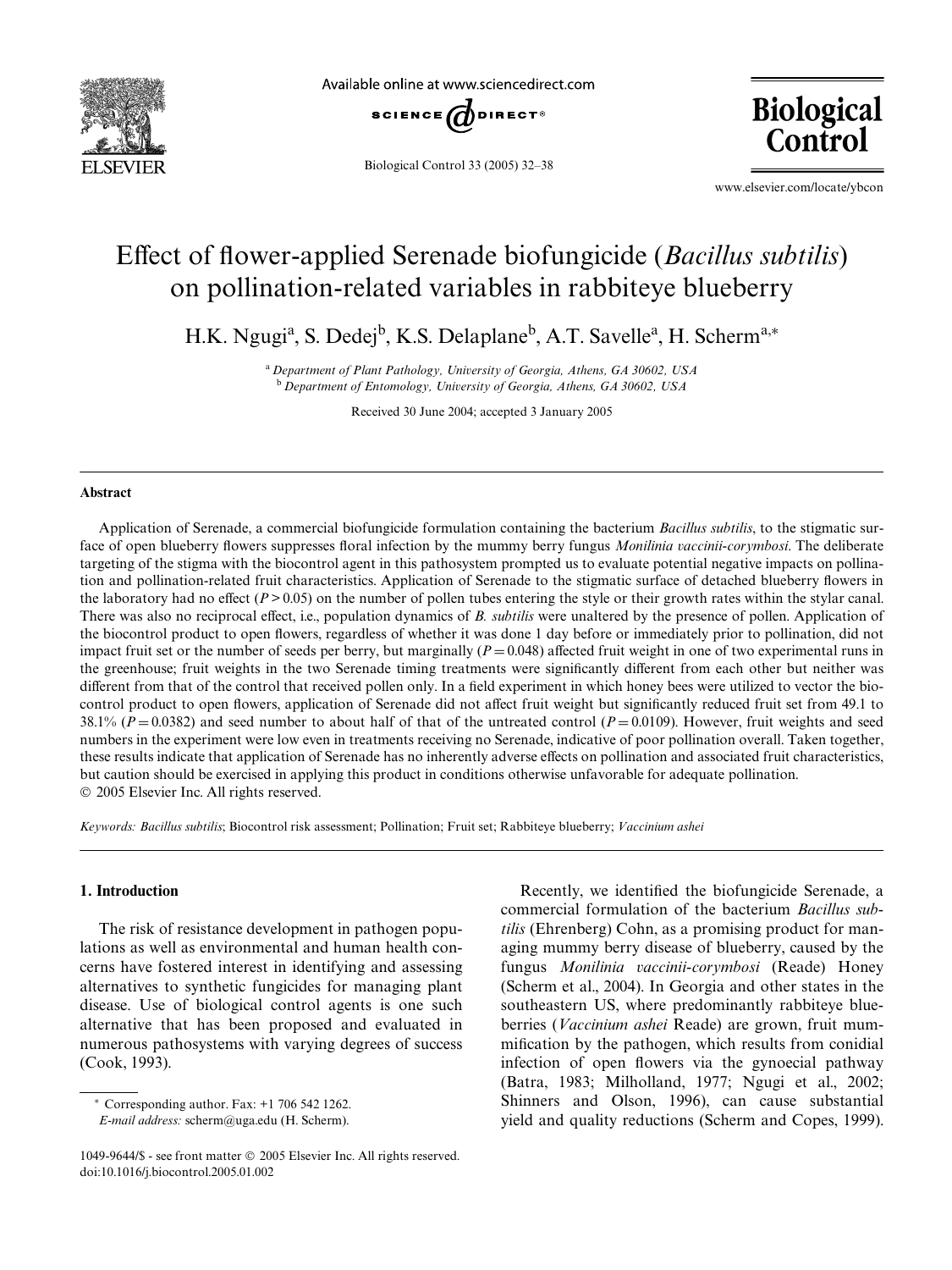Since conidial infection by *M. vaccinii-corymbosi* occurs exclusively during bloom, protection is needed only during a short period of host development, increasing the likelihood of successful biological control. Furthermore, the presence of copious amounts of exudate on blue-berry flower stigmas ([Heslop-Harrison and Shivannah,](#page-6-4) [1977; Parrie and Lang, 1992](#page-6-4)) has been shown to sustain populations of *B. subtilis* adequate to inhibit hyphal ingress of the pathogen into the style ([Scherm et al.,](#page-6-1) [2004\)](#page-6-1). When applied using standard orchard spray equipment, Serenade has not been as effective against mummy berry disease as the commonly used synthetic fungicides ([Scherm and Stanaland, 2001\)](#page-6-5), presumably owing to inadequate deposition of the biofungicide on the flower stigmas. However, improved field efficacy based on a more targeted delivery of the product to newly open flowers using honey bees (*Apis mellifera* L.) as vectors has recently been documented [\(Dedej et al.,](#page-6-6) [2004\)](#page-6-6). In the latter study, which was carried out using caged blueberry bushes in the field, population densities of *B. subtilis* on flower stigmas reached a carrying capacity of  $\langle 10^3 \text{ colony forming units}$  (CFUs) after 2 days of plant exposure to honey bee hives with dispensers containing Serenade. These population levels reduced fruit disease incidence by between 34.6 and 68.7% [\(Dedej et](#page-6-6) [al., 2004](#page-6-6)), demonstrating the effectiveness of using bees to deliver the biocontrol agent in the field to suppress the disease. Based on this result, efforts are underway to develop a honey bee-based application strategy for Serenade for commercial use.

Before any new biocontrol strategy can be recommended for large-scale implementation, a thorough assessment of its potential risks is essential [\(Cook et al.,](#page-6-7) [1996; Thomas and Willis, 1998](#page-6-7)). Although there appears to be no documented case of adverse effects of Serenade or *B. subtilis* on crops, the intentional delivery of the biocontrol product to the flower stigma to control mummy berry disease necessitates an evaluation of its potential impact on pollination-related variables. Similar risk assessments to ensure absence of adverse effects on pollination have been carried out previously for synthetic fungicides for which the time of application coincides with the bloom period. Ziram and triforine, for example, were reported to inhibit pollen germination in lowbush and highbush blueberry, respectively ([Bristow, 1981;](#page-6-8) [Lockhart, 1967\)](#page-6-8). In other fruit crops, inhibitory effects of synthetic fungicides on pollen function also have been documented (e.g., [Butt et al., 1985; Church and Williams,](#page-6-9) [1977; Mayer and Lunden, 1998\)](#page-6-9).

In the case of flower-applied *B. subtilis*, adverse effects on pollination could be brought about in various ways. For example, large numbers of bacterial cells on the stigmatic surface and/or any antibiotics or other metabolites produced by them could interfere with pollen germination and pollen tube growth, resulting in poor fruit set and/or low seed numbers. Low seed numbers, in turn, would lead to reduced fruit weight and increased time to fruit ripening [\(Darnell and Lyrene, 1989; Garvey and](#page-6-10) [Lyrene, 1987; Gupton and Spiers, 1994](#page-6-10)). Conversely, pollen present on the stigma may inhibit the multiplication of the biocontrol agent, thereby reducing its efficacy. This could occur, for example, if pollen grains occupy the limited space on the stigmatic surface or if they deplete the stigmatic exudate, leaving the biocontrol agent without a nutrient base and thus compromising biocontrol efficacy.

Based on the above considerations, the primary objective of this study was to evaluate the effects of floral application of Serenade on pollination-related variables in rabbiteye blueberry. As a secondary objective, we considered the potential reciprocal effects of the presence of pollen on the population dynamics of *B. subtilis*, the product's active ingredient, on the flower stigma.

#### **2. Materials and methods**

# 2.1. Effect of pollination on population dynamics of *B. subtilis on stigmas of detached flowers*

Three-year-old potted rabbiteye blueberry plants (cv. 'Tifblue') were maintained in a greenhouse following nat-ural or artificial chilling as described previously [\(Ngugi et](#page-6-11) [al., 2002](#page-6-11)) to induce flowering. Individual flowers were detached 1 day after they opened and placed, with the stigma facing upward, in 96-well microtiter plates containing  $150 \mu$  sterile deionized water per well. Commercially formulated Serenade QRD 132WP (AgraQuest, Davis, CA) was applied directly to the stigmas with a transfer needle [\(Scherm et al., 2004\)](#page-6-1). The population density of *B. subtilis* in the formulation was determined as  $1.2 \times 10^{10}$  CFU/g based on dilution-plating of an aqueous suspension of the product on nutrient yeast dextrose agar (NYDA) medium ([Lelliott and Stead, 1987\)](#page-6-12). Treated flowers were then separated into two groups; one set was pollinated as described previously [\(Ngugi et al., 2002](#page-6-11)) with 50–70 pollen grains per stigma collected from greenhouse-grown 'Powderblue' plants, whereas the other set remained without pollen. Microtiter plates were incubated in a moist chamber at  $23^{\circ}$ C with 12h light (34– 55  $\mu$ mol/m<sup>2</sup>/s) for 0, 1, 2, 3, or 4 days before 12 flowers in each group were assayed for population densities of *B. subtilis* by dilution-plating on NYDA ([Scherm et al.,](#page-6-1) [2004\)](#page-6-1). Flowers were processed in groups of two, resulting in six replicates per pollination treatment and sampling date. Colonies were counted after 36–48 h at 23 °C, and population densities were expressed as CFU per stigma. Data were analyzed by repeated-measures ANOVA (GENSTAT, Lawes Agricultural Trust, Rothamsted, UK) after expressing CFU per stigma as a percentage of the mean initial population density of the biocontrol agent for each of the two pollination treatments. The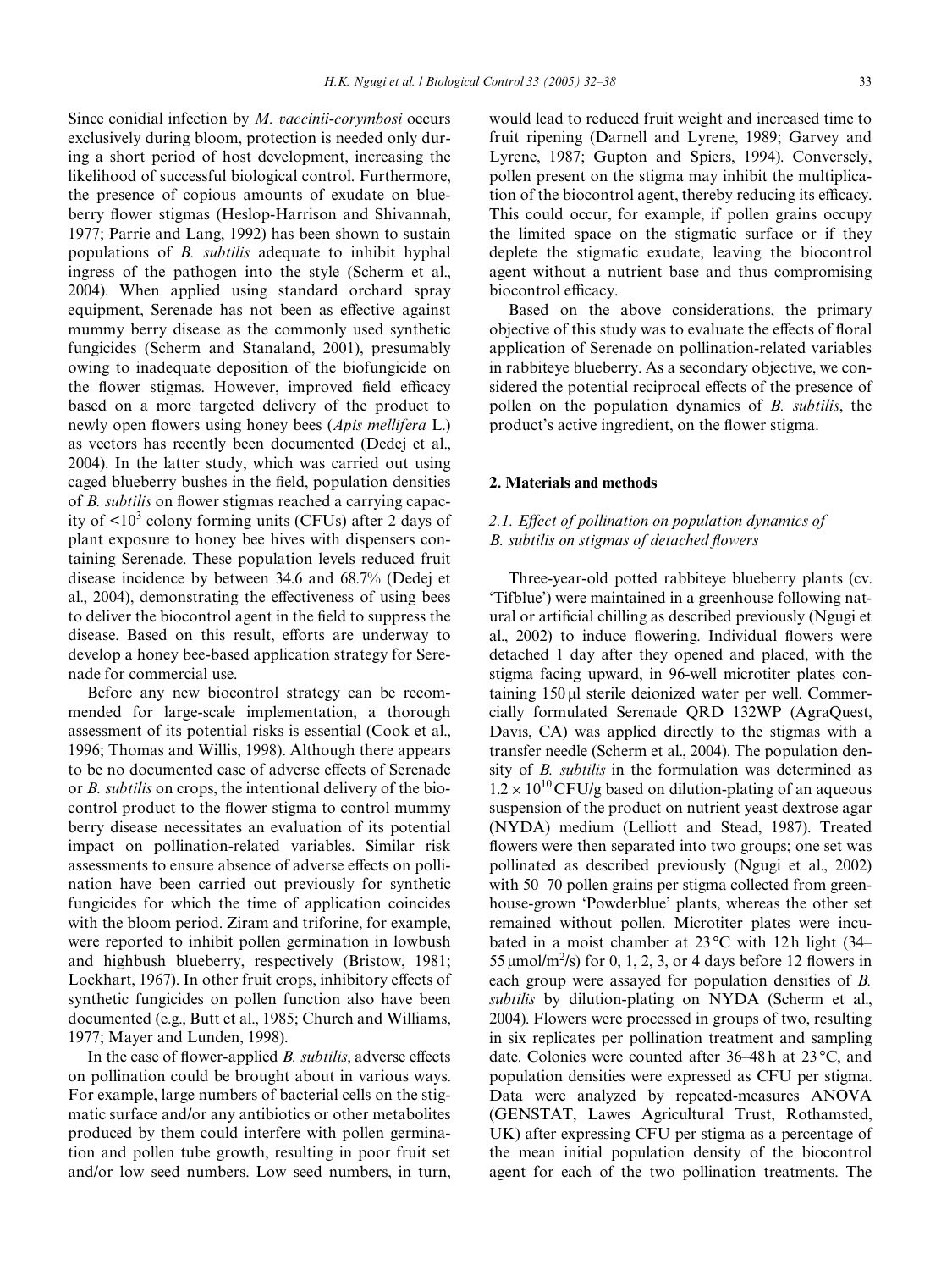experiment was carried out twice, and the two experimental runs were analyzed separately.

## 2.2. Effect of Serenade on pollen tube growth in detached *Xowers*

Flowers of greenhouse-maintained 'Tifblue' plants were detached 1 day after they opened, placed in microtiter plates, and incubated as described above. The same day, Serenade was applied to stigmas of 8 flowers as described previously, whereas the remaining 16 flowers were not treated. One day later, Serenade was applied to 8 of the 16 flowers, with the remaining 8 left as untreated controls. All flowers were then immediately pollinated with 50–70 grains of 'Powderblue' pollen. Thirty-six hours after pollination, corollas were removed from the flowers and the pistils were prepared and observed for pollen tube growth using fluorescence microscopy as described by [Ngugi et al. \(2002\)](#page-6-11). The number of pollen tubes that had entered each style was determined, and the lengths of the eight longest pollen tubes in each style were measured with an ocular micrometer. Pollen tube lengths were converted to growth rates (mm per day), and an average was computed for each flower. Data were subjected to a oneway ANOVA with Serenade application (1 day before pollination, immediately prior to pollination, or untreated) as the treatment factor and individual flowers as replicates. The experiment was carried out three times, and the three experimental runs were analyzed separately.

# 2.3. Effect of Serenade on pollination-related fruit *characteristics in greenhouse-maintained plants*

Flower clusters on greenhouse-maintained 'Tifblue' plants were monitored daily, and individual flowers were marked the day they opened. In one set of clusters, Serenade was applied to stigmas of individual flowers on the day they opened, and 'Powderblue' pollen was applied the following day. In a second set of clusters, both Serenade and pollen were applied 1 day after the flowers opened, starting first with the biocontrol product and followed by pollen. A third set of flower clusters was assigned to a control treatment to which only pollen was applied 1 day after the flowers opened. Twelve clusters, comprising at least 70 flowers, were used for each of the three treatments. The experiment was replicated four times and repeated once. For each treatment, fruit were harvested as they matured, counted to determine the percentage of flowers setting fruit, and weighed individually. Within each replicate, fruit from a given treatment harvested on separate days were pooled, a random sample of 20 fruit was drawn, and each fruit was processed individually to determine the number of seeds present. Partially developed and fully mature seeds were included in the counts. Data on fruit set, fruit weight, and number of seeds per berry were subjected to a one-way ANOVA with Serenade application (1 day before pollination, immediately prior to pollination, or untreated) as the treatment factor and four replicates. Additionally, regression analysis was applied to a subsample of 16 fruit per treatment taken across all replicates to determine the relationship between fruit weight and number of seeds per berry.

## 2.4. Effect of bee-vectored Serenade on pollination-related *fruit characteristics in the field*

The experiment was carried out in a mature rabbiteye blueberry planting at the University of Georgia Horticulture Farm in 2002 and 2003. Prior to bloom, plants of cv. 'Climax' were enclosed, together with potted 2- or 3 year-old 'Tifblue' plants that served as pollenizers, in  $1.8\text{-m} \times 1.8\text{-m} \times 1.8\text{-m}$  insect-proof cages made of Lumite screen (Bioquip, Gardena, CA); there were two plants of each cultivar per cage. Each cage also contained one standard Langstroth beehive equipped with a biocontrol product dispenser [\(Gross et al., 1994\)](#page-6-13). Dispensers were filled with Serenade to a depth of 0.5 cm, and the biocontrol product was replenished regularly. In this set-up, bees exited the hive through a small aperture, crawling through the Serenade-filled dispenser before visiting flowers. Bees exiting from hives with dispensers containing Serenade typically carried  $5.8 \pm 10^5$  CFU of *B. subtilis*, whereas no colonies were obtained from bees exiting through empty control dispensers ([Dedej et al.,](#page-6-6) [2004](#page-6-6)). The experiment involved a factorial arrangement of bee density (0, 1600, or 6400 honey bees per cage) and presence or absence of Serenade. Specific details of bee handling and maintenance were as described by [Dedej](#page-6-14) [and Delaplane \(2003\).](#page-6-14)

Each year, seven randomly selected lateral shoots, comprising several hundred individual flowers, were tagged in each cage prior to bloom and assessed for subsequent fruit set at the full-sized green fruit stage. Fruit were harvested as they matured, and at least 15 fruits from each cage were weighed individually and processed to determine seed numbers. Data from the 2 years were combined and subjected to a two-way ANOVA with years as blocks and bee density and presence/absence of Serenade as treatment factors; data from cages without bees were omitted from the analysis because of extremely low fruit set and because no Serenade was vectored in these cages. Treatment means were compared with Fisher's protected LSD ( $\alpha$  = 0.05).

#### **3. Results and discussion**

## *3.1. Effect of pollination on population dynamics of B. subtilis on stigmas of detached flowers*

Mean population densities of *B. subtilis* per stigma ranged from  $1.5 \times 10^4$  to  $1.2 \times 10^5$  CFU for flowers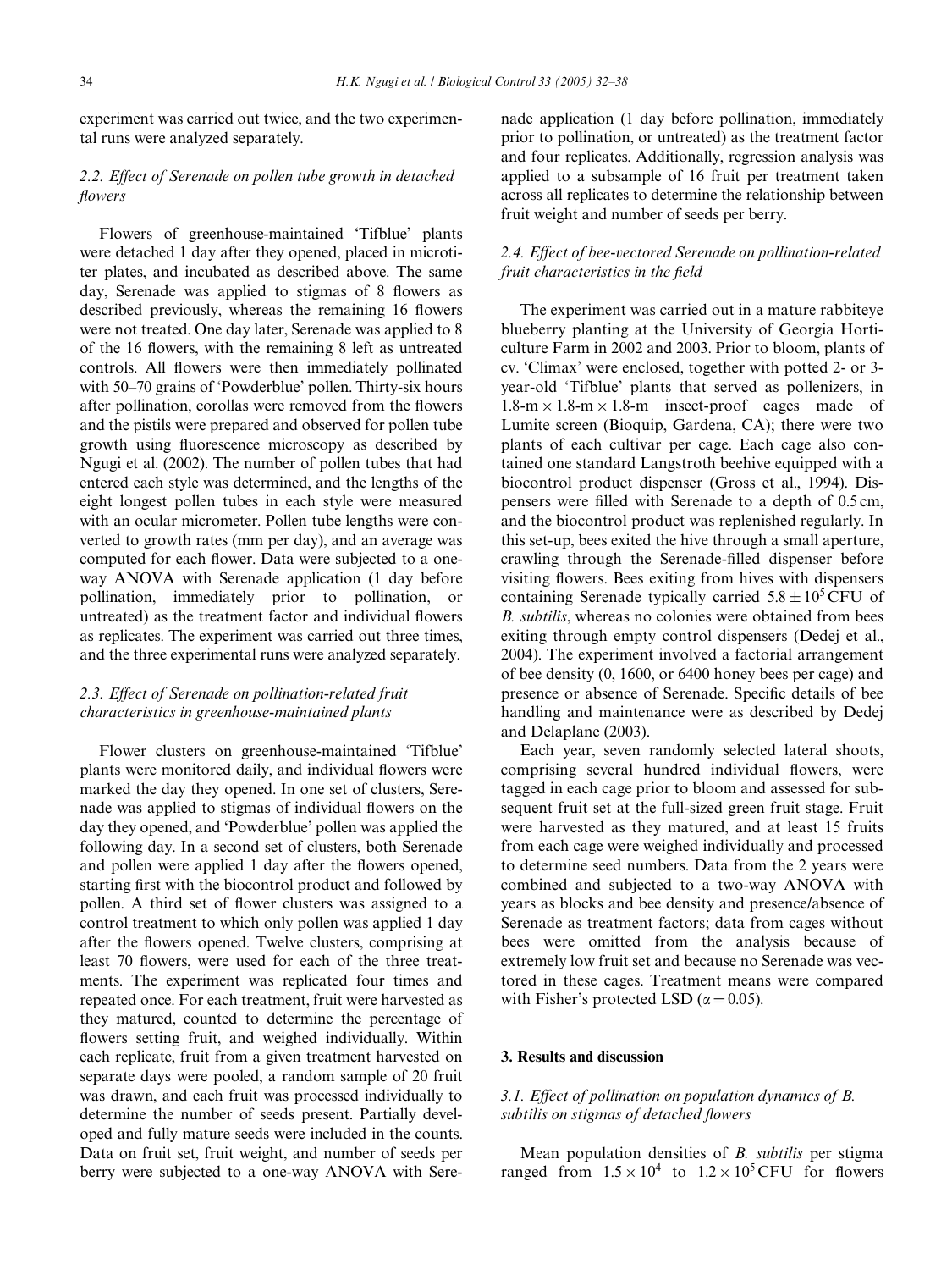assayed immediately after application of Serenade ([Fig.](#page-3-0) [1\)](#page-3-0); based on these values, we estimated that between 1.25 and 10.0 ug of the biocontrol product was applied per stigma. Similar population densities were found to be adequate for inhibiting penetration of *M. vacciniicorymbosi* into blueberry styles in a previous study ([Scherm et al., 2004\)](#page-6-1).

Population dynamics observed in this study were consistent with those reported previously [\(Scherm et al.,](#page-6-1) [2004\)](#page-6-1) and were unaffected by the presence or absence of pollen ( $P = 0.248$  and 0.099 in runs 1 and 2 of the experiment, respectively). Populations of the biocontrol agent decreased significantly over time in both runs  $(0.0001 < P \le 0.013)$  to between  $4.2 \times 10^3$  and  $2.1 \times$  $10^4$  CFU per stigma for flowers assayed 4 days after application [\(Fig. 1\)](#page-3-0). There was no pollination  $\times$  time interaction (0.275  $\leq P \leq 0.633$ ).

Since neither the presence nor absence of pollen altered actual bacterial populations or their rate of decrease over time, it appears that competition for space on the stigma or the resources attributable to the exudate did not exist or was very limited. Because flower



receptivity to infection by *M. vaccinii-corymbosi* declines rapidly with flower age, only a short period of protection lasting a few days is required to prevent infection [\(Ngugi](#page-6-11) [et al., 2002\)](#page-6-11); thus, the population decline of the biocontrol agent is of little consequence for management of mummy berry disease ([Scherm et al., 2004\)](#page-6-1). Moreover, in field conditions, multiple visits by bee pollinators [\(Dedej](#page-6-14) [and Delaplane, 2003\)](#page-6-14) would ensure that newly opened flowers receive repeated applications of the biocontrol agent, provided an adequate bee population density is maintained and the biocontrol product in the hive-based dispensers is replenished regularly.

## *3.2. Effect of Serenade on pollen tube growth in detached Xowers*

Application of Serenade had no effect  $(0.148 \le P \le 0.953)$  on the number of pollen tubes that entered the stylar canal [\(Fig. 2](#page-3-1)A). Similarly, ANOVA results showed that the biocontrol product, applied 1



<span id="page-3-0"></span>Fig. 1. Population dynamics of *B. subtilis* QRD 132 on the stigmatic surface after application of the commercially formulated biocontrol product Serenade to detached blueberry flowers 1 day after the flowers opened; flowers were either pollinated ( $\bigcirc$ ) or not pollinated ( $\bullet$ ) immediately after application of Serenade. Values are means and standard errors of 12 flowers per sampling date, processed in groups of two, from two experimental runs (A and B). CFU, colony-forming units.

<span id="page-3-1"></span>Fig. 2. Effect of application of Serenade (*B. subtilis* QRD132) to the stigmatic surface on numbers (A) and growth rates (B) of pollen tubes entering the stylar canal of detached blueberry flowers. Styles were fixed for microscopic observation 36 h after pollination. Values are means and standard errors of eight styles per treatment. Growth rates were measured for the eight longest pollen tubes per style.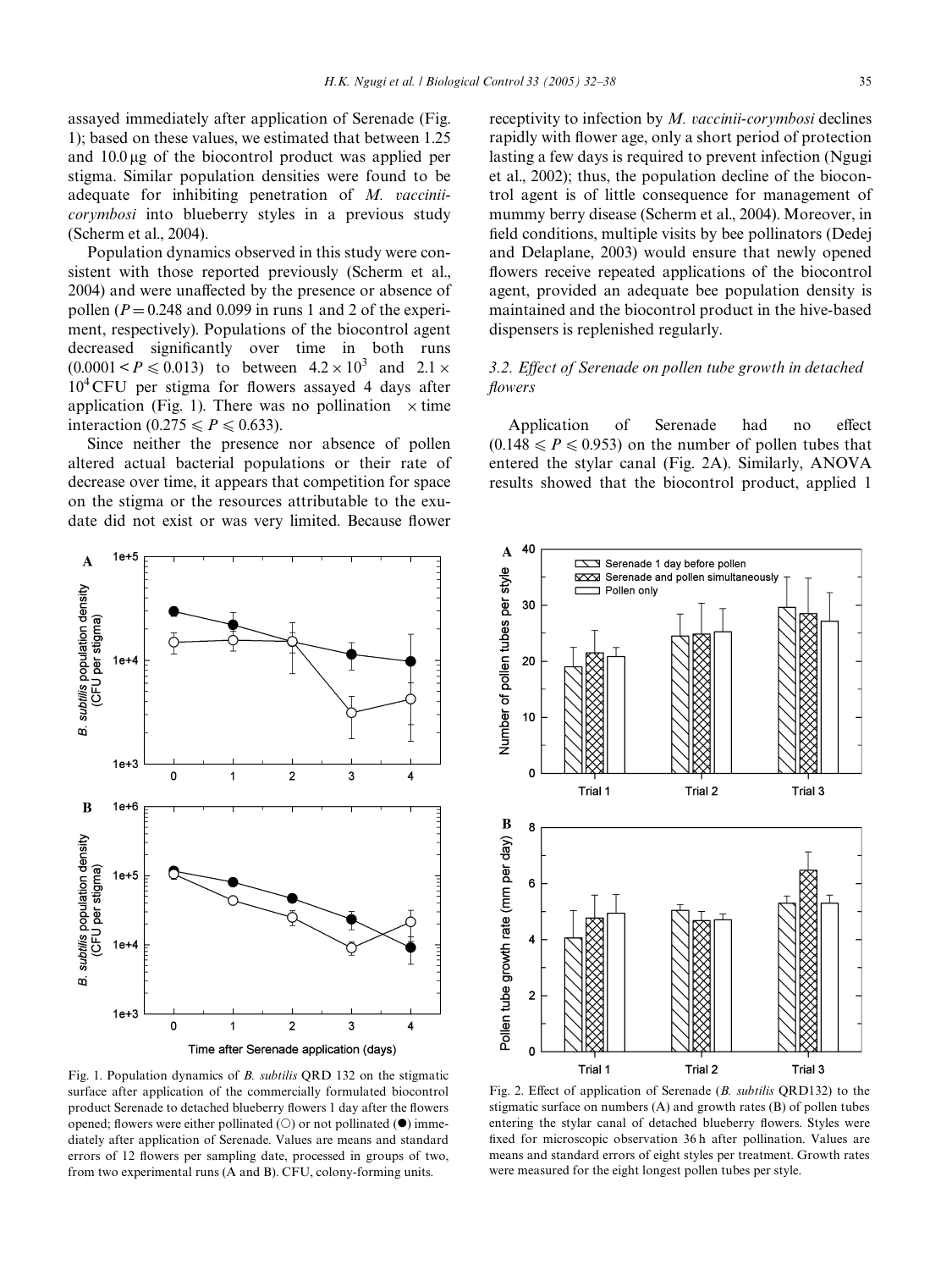day before or immediately prior to pollination, did not affect the rate of pollen tube growth in any of the three experimental runs compared with flowers receiving no Serenade (0.104  $\leq P \leq 0.826$ ; [Fig. 2](#page-3-1)B). On average, pollen grew at a rate of  $5.2 \pm 0.55$  mm per day within styles of detached flowers. Based on these results, it can be concluded that early events in the pollination process are not inherently affected by the presence of Serenade applied to newly opened flowers.

# *3.3. EVect of Serenade on pollination-related fruit characteristics in greenhouse-maintained plants*

Across the three Serenade treatments and the two experimental runs, fruit set, fruit weight, and seed number averaged 58.8%, 1.83 g, and 44 seeds per berry, respectively. The presence of Serenade did not consistently affect fruit set, fruit weight, or seed number in controlled greenhouse conditions [\(Table 1\)](#page-4-0). However, a marginally significant  $(P=0.048)$  difference among treatments in fruit weight was noted in run 2 of the experiment [\(Table 1](#page-4-0)), in which fruit weights in the two Serenade treatments were significantly different from each other but neither was different from that of the control that received pollen only. The average fruit weight in this experimental run was  $1.79$  g for flowers treated with Serenade 1 day before pollination,  $1.97\text{ g}$  for flowers receiving the biocontrol product and pollen on the same day, and 1.93 g for flowers that were pollinated but not exposed to Serenade.

Fruit weight was significantly correlated with the number of seeds per berry ([Fig. 3](#page-4-1)), and the relationship between weight (*y*, in grams) and seed number (*x*) for this cultivar in these conditions was described by the equation  $\log_{10}(y) = 0.0698 + 0.0044$  *x* (*r* = 0.779;  $P < 0.0001$ ;  $n = 48$ ). Based on this equation, the average weight of fruit formed parthenocarpically (i.e., without seeds) was estimated by extrapolation as 1.17 g. A positive association between seed number and fruit weight is well documented in *Vaccinium* spp. ([Dogterom et al.,](#page-6-15)



<span id="page-4-1"></span>Fig. 3. Relationship between fruit weight (*y*) and seed number (*x*) in greenhouse-maintained 'Tifblue' rabbiteye blueberry plants. The regression equation corresponding to the solid line is  $log_{10}(y) =$  $0.0698 + 0.0044 \times (r = 0.779; P < 0.0001; n = 48).$ 

[2000; Garvey and Lyrene, 1987; Gupton and Spiers,](#page-6-15) [1994](#page-6-15)), although previous studies have not expressed this relationship quantitatively.

## 3.4. Effect of bee-vectored Serenade on pollination-related *fruit characteristics in the field*

Increasing bee density per cage significantly increased fruit set, fruit weight, and seed number ([Tables 2 and 3\)](#page-5-0). Whereas application of Serenade did not affect fruit weight, it significantly reduced fruit set from 49.1 to 38.1% and seed number to about half of that of the control ([Tables 2 and 3](#page-5-0)). There was no significant bee density  $\times$  Serenade application interaction for any of the three fruit characteristics ([Table 2](#page-5-0)). Fruit weights and seed numbers were lower in this experiment than in the greenhouse trial described above, indicating that conditions for pollination were less favorable in the field than in the greenhouse.

<span id="page-4-0"></span>Table 1

Analysis of variance to determine the effects of Serenade biofungicide on pollination-related fruit characteristics of 'Tifblue' rabbiteye blueberry in the greenhouse

| Source                          | df | Fruit set   |      |       | Fruit weight |       |       | Seed number |      |       |
|---------------------------------|----|-------------|------|-------|--------------|-------|-------|-------------|------|-------|
|                                 |    | Mean square | F    | P > F | Mean square  | F     | P > F | Mean square | F    | P > F |
| Run 1                           |    |             |      |       |              |       |       |             |      |       |
| Replicate                       |    | 85.8        | 0.77 | 0.550 | 0.097        | 8.38  | 0.014 | 264.5       | 6.43 | 0.026 |
| Serenade treatment <sup>a</sup> |    | 62.3        | 0.56 | 0.598 | 0.007        | 0.63  | 0.565 | 17.61       | 0.43 | 0.670 |
| Error                           | 6  | 111.1       |      |       | 0.012        |       |       | 41.14       |      |       |
| Run 2                           |    |             |      |       |              |       |       |             |      |       |
| Replicate                       | 3  | 175.7       | 4.42 | 0.058 | 0.125        | 14.16 | 0.004 | 127.56      | 3.82 | 0.076 |
| Serenade treatment <sup>a</sup> |    | 107.6       | 2.71 | 0.145 | 0.046        | 5.24  | 0.048 | 37.56       | 1.13 | 0.385 |
| Error                           | 6  | 39.7        |      | _     | 0.009        |       |       | 33.38       |      |       |

<sup>a</sup> Serenade (*B. subtilis* strain ORD 132) was applied manually to individual flowers either 1 day before or immediately prior to pollination. A third treatment consisted of control flowers that received pollen only.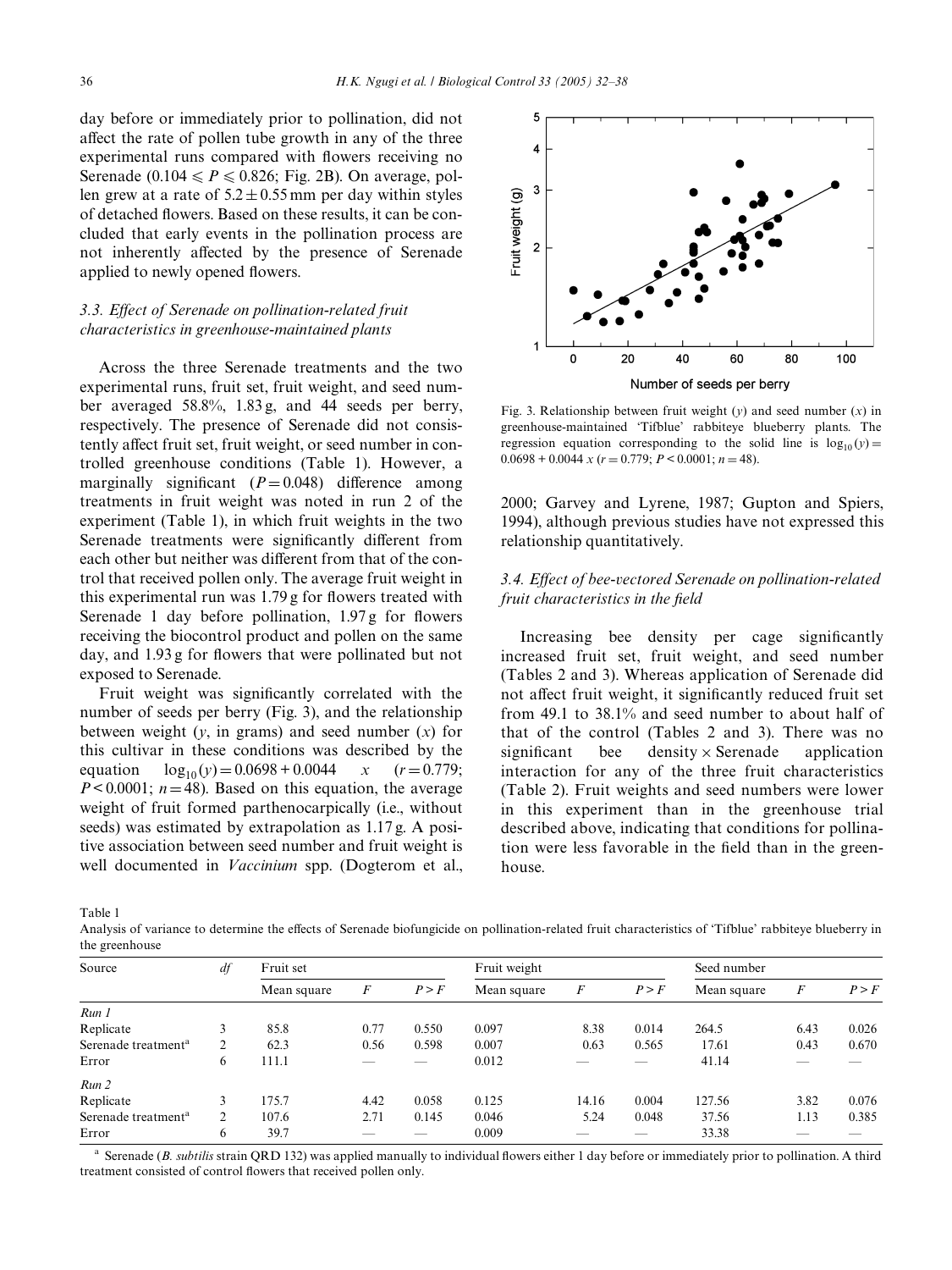<span id="page-5-0"></span>Table 2

Analysis of variance to determine the effects of year, honey bee density, presence or absence of Serenade biofungicide, and their interaction on fruit set, fruit weight, and seed number of 'Climax' rabbiteye blueberry in screen cages in the field

| Source                                  | dt | Fruit set   |          |          | Fruit weight |      |        | Seed number |      |        |
|-----------------------------------------|----|-------------|----------|----------|--------------|------|--------|-------------|------|--------|
|                                         |    | Mean square | $\bm{F}$ | P > F    | Mean square  |      | P > F  | Mean square |      | P > F  |
| Year <sup>a</sup>                       |    | 1347.8      | 15.4     | 0.0024   | 0.163        | 9.47 | 0.0105 | 35.7        | 2.84 | 0.1202 |
| Bee density <sup>b</sup>                |    | 6076.9      | 69.4     | < 0.0001 | 0.267        | 15.5 | 0.0023 | 361.9       | 28.8 | 0.0002 |
| Serenade treatment <sup>c</sup>         |    | 484.9       | 5.54     | 0.0382   | 0.014        | 0.82 | 0.3850 | 117.4       | 9.34 | 0.0109 |
| Bee density $\times$ Serenade treatment |    | 139.6       | 1.59     | 0.2328   | 0.010        | 0.58 | 0.4612 | 37.9        | 3.02 | 0.1102 |
| Error                                   |    | 963.1       |          |          | 0.189        | $-$  | __     | 138.2       |      |        |

<sup>a</sup> 2002 and 2003.

<sup>b</sup> Bee densities were 1600 or 6400 individuals per  $1.8\text{-m} \times 1.8\text{-m} \times 1.8\text{-m}$  cage. Control cages without bees were not included in the analysis of variance.

<sup>c</sup> Serenade (*B. subtilis* strain QRD 132) was applied via beehive-based dispensers.

<span id="page-5-1"></span>Table 3

Effects of honey bee density and presence or absence of Serenade biofungicide on fruit set, fruit weight, and seed number of 'Climax' rabbiteye blueberry in screen cages in the field

| Factor                            | Fruit set $(\%)^a$ | Fruit weight $(g)^a$ | Seed number <sup>a</sup> |
|-----------------------------------|--------------------|----------------------|--------------------------|
| Bee density per cage <sup>b</sup> |                    |                      |                          |
| $1600$ bees                       | $24.1 + 4.54$ b    | $1.09 \pm 0.048$ b   | $2.54 + 0.623$ b         |
| $6400$ bees                       | $63.1 \pm 5.64$ a  | $1.34 \pm 0.066$ a   | $12.0 \pm 2.34$ a        |
| Serenade <sup>c</sup>             |                    |                      |                          |
| Absent                            | $49.1 \pm 9.15$ A  | $1.18 \pm 0.091$ A   | $10.0 \pm 2.91$ A        |
| Present                           | $38.1 \pm 8.28$ B  | $1.24 \pm 0.055$ A   | $4.58 + 1.33 B$          |

<sup>a</sup> Values are means and standard errors ( $n = 8$ ). Values within the same column followed by the same letter are not significantly different according to Fisher's protected LSD ( $\alpha = 0.05$ ).

<sup>b</sup> Cages were  $1.8-m \times 1.8-m \times 1.8-m$  in size. Control cages without bees were not included in the analysis.

<sup>c</sup> Serenade (*B. subtilis* strain QRD 132) was applied via beehivebased dispensers.

Discrepancies in the effects of Serenade in controlled experiments in the laboratory and greenhouse (where application had no effect on pollen tube growth or resultant fruit characteristics) compared with those carried out in the field (where the product reduced fruit and seed numbers) may have been due to overall unfavorable conditions for pollination in the field. Low seed numbers, in general, are a good indicator of poor pollination and—in our field experiments—may have been due to the lack of sufficient non-self pollen owing to the difference in size and flower numbers between the mature 'Climax' test bushes and the potted 'Tifblue' pollenizer plants. Indeed, it is very likely that primarily self-pollen, which results in poor pollination in rabbiteye blueberry ([Garvey and Lyrene, 1987; Gupton and Spiers, 1994](#page-6-16)), rather than non-self pollen was supplied to 'Climax' flowers in the cages. By contrast, only non-self pollen was applied to flowers in the greenhouse, providing more favorable conditions for successful pollination. Our hypothesis of inadequate pollen supply in the field is supported by the low seed numbers observed in 'Climax' fruit harvested from the cages [\(Table 3](#page-5-1)), and by the low

fruit weight which is comparable to the value of 1.17 g predicted for 'Tifblue' fruit formed parthenocarpically based on our regression model. In fact, even in cages with 6400 bees and no Serenade application, seed numbers were only about half of those reported previously for uncaged 'Climax' bushes exposed to ambient bee activity at the same site ([Dedej and Delaplane, 2003\)](#page-6-14). Especially in 2003, weather conditions during bloom in the field were characterized by periods of high relative humidity and rain, which may have affected both pollen release and effectiveness of the pollinators negatively [\(Lyrene, 2004\)](#page-6-17).

#### **4. Conclusions**

Although Serenade has been available in the US since 2000 and is labeled for use in numerous crops, there appear to be no reports of risk assessments for this product in commercial conditions. Because the biofungicide must be applied to flower stigmas during bloom to be effective against mummy berry disease, we hypothesized that it could interfere with pollen germination and pollen tube growth, with potentially adverse consequences for rabbiteye blueberry production in which factors affecting pollination can limit productivity ([Scherm et al., 2001\)](#page-6-18). Here, we show that application of Serenade to newly opened flowers does not negatively affect pollen germination, pollen tube growth, or resultant pollination-related fruit characteristics when evaluated in controlled conditions in the laboratory or greenhouse. However, field data indicated a negative impact on both fruit set and seed numbers, implying that caution should be exercised in applying this product in circumstances or conditions otherwise unfavorable for adequate pollination. This study also revealed that pollination did not alter population dynamics of *B. subtilis* on the stigmatic surface, indicating that the presence of pollen would not negatively impact the biocontrol activity of Serenade on the stigmatic surface.